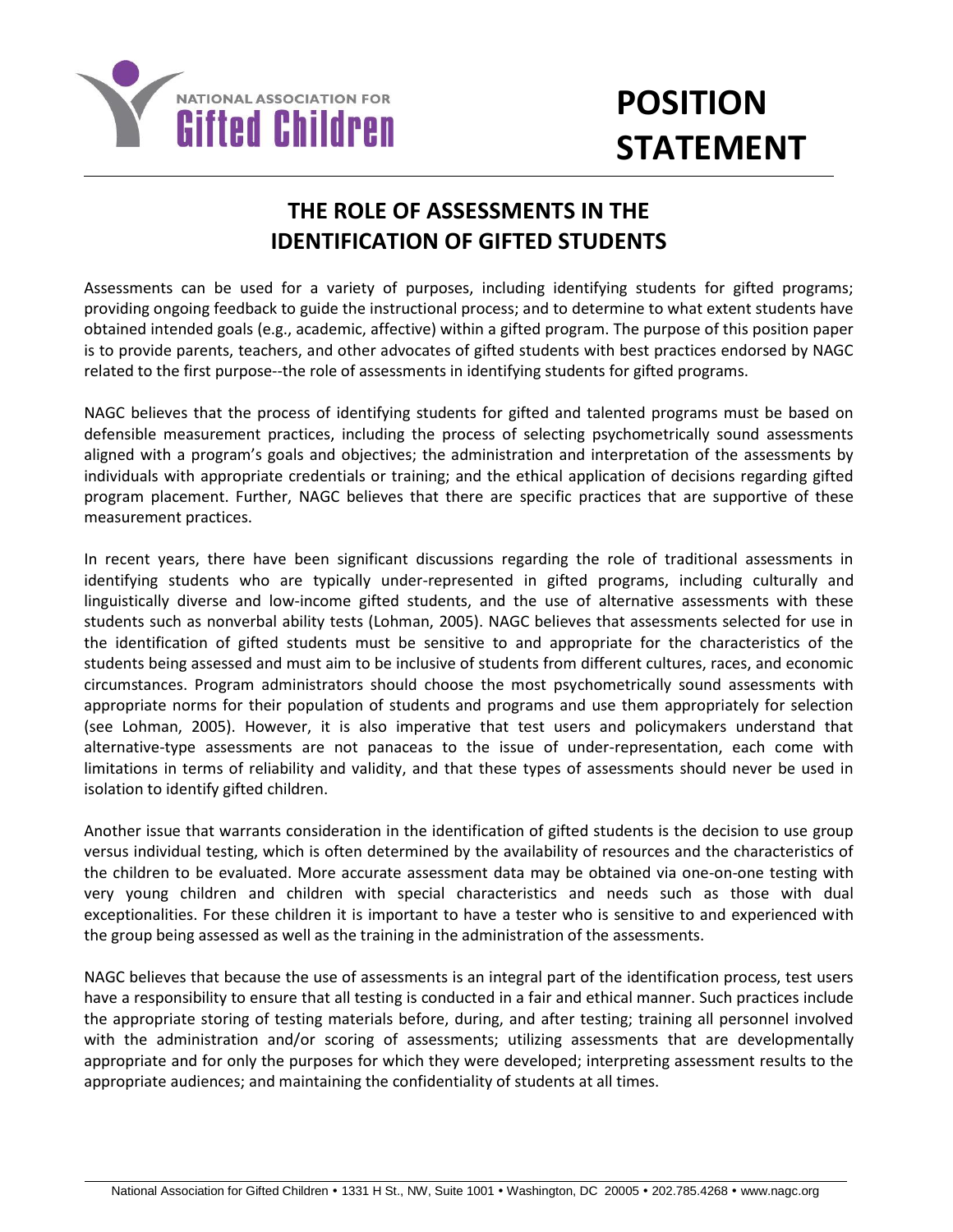While NAGC advocates for the use of multiple assessments in the identification of gifted students, NAGC also believes that combining disparate data from multiple assessments must be done in such a way as to identify not only those students who are in immediate need of instruction beyond the regular curriculum, but also those students who display the potential for high-level learning beyond the regular curriculum.

In order to best implement defensible assessment practices for the purposes of gifted program identification, NAGC supports the collaboration of multiple stakeholders, including teachers, parents, and other advocates of gifted children, as well as general education administration at the district and state levels. This collaboration works to ensure that the application of defensible measurement practices results in the equitable and consistent use of assessments for the purposes of gifted program identification.

#### **Research-Based Practices Regarding the Use of Assessments for Identification Purposes**

Regardless of the type of assessments used for identification or whether students are assessed in groups or individually, there are five non-negotiable practices in the use of assessments as identification tools. First, the choice of assessment tools must match the definition of giftedness that has been determined by the state, district, or school. The degree to which the assessment tool is aligned with the definition of giftedness is an important aspect of validity. Further, any assessments used in the identification process also should be aligned with the gifted program's goals and objectives and desired outcomes for students as a result of participation in the program (Feldhusen, Asher, & Hoover, 1984). Program administrators must carefully consider the program's goals and objectives as well as the aptitudes, achievement levels, and other characteristics of students (e.g., motivation, persistence, interest) needed for success in the program in order to select instruments that provide the most reliable and valid data regarding students' potential for success.

Second, identification of gifted and talented students should not be based on a single assessment. Rather, multiple pieces of evidence should be collected that measure different constructs and characteristics aligned to the gifted program's definition, goals, and objectives (Callahan, Tomlinson, & Pizzat, 1993), ideally including a variety of format types (e.g., paper-and-pencil; performance assessment). Multiple pieces of psychometrically sound data obtained from a variety of sources result in a more comprehensive and thus, more accurate picture of the student on which to base selection. For example, if trying to measure mathematical ability, appropriate choices might include a selected-response, domain-specific mathematics achievement test (e.g., a multiple-choice assessment) and a constructed-response assessment (e.g., performance assessment) where the student solves problems in an authentic context. However, when multiple assessments are used, it is important that the assessments provide different types of information as well as measure the construct, i.e. mathematical reasoning ability, differently. For example, although multiple pieces of information are being collected, administering assessments that follow the same response format may unfairly penalize some students while benefiting others. Program administrators should consider the use of a variety of format types when considering the specific assessments that will be used in an identification process and choose assessments sensitive to the inclusion of under-represented groups, culturally and linguistically diverse, and twice-exceptional students.

Third, the assessment conditions should mimic as closely as possible a natural setting in which the student can fully demonstrate his or her knowledge, skills, and abilities. The greater the unfamiliarity of the assessment setting, the greater the potential for undue negative influences on a student's performance (American Educational Research Association, American Psychological Association, National Council on Measurement in Education, 1999). For example, testing some of a district's second-grade students in a high school cafeteria on a given Saturday, while other second graders are administered the assessments within their classroom context, unfairly penalizes those students who are assessed outside their natural setting.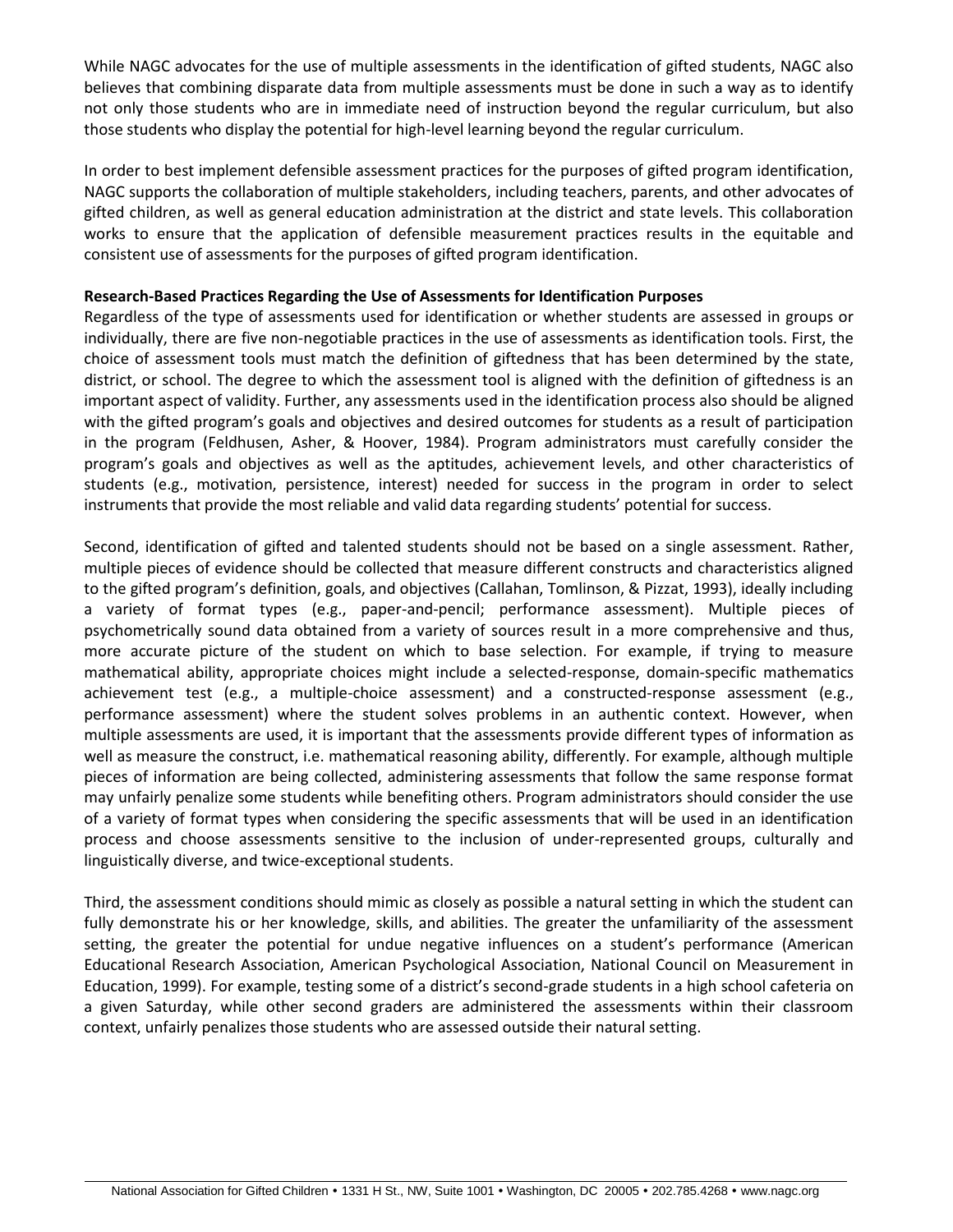Fourth, school system personnel have the responsibility to be well-informed consumers regarding the technical documentation of each assessment used for identification (Joint Committee on Testing Practices, 2004). Assessment developers or publishers should include information on an instrument's psychometric properties (e.g., reliability and validity) and only assessments with adequate psychometric properties should be used in the identification of gifted students. In the absence of this information, responsible persons should determine an instrument's reliability and validity for diverse populations prior to using the instrument in an identification process.

Fifth, school system personnel have the responsibility to ensure that persons who administrator and score assessments used for identification are appropriately trained and that placement decisions are driven by defensible data and not based on personal relationships, political associations, or parental pressure.

#### **Variety of Assessment Types**

Assessments differ on dimensions such as: the degree to which they are standardized (e.g., using large national samples versus local samples); the type of response format (e.g., producing a response as opposed to selecting a response from a predefined set); the ways in which the material is presented (e.g., paper-andpencil, computerized, oral); and the content (e.g., mathematics) or constructs (e.g,. creativity) being assessed. NAGC believes that regardless of the type of assessment, only assessments that provide psychometrically sound information on students, regardless of language, culture, gender, race, or socio-economic status, should be used. The following are three types of assessments often used in identifying students for participation in programs and services for gifted learners.

1. *Objective-type instruments:* These types of selected-response assessments used for identification purposes range from standardized, nationally normed paper-and-pencil or computerized tests to locally developed and normed tests, including most of the aptitude and achievement tests used in schools as well as IQ tests (see NAGC position paper; "Use of WISC-IV for Gifted Identification"). When using these types of assessments, users should be fully aware of the test's purposes and have evidence of sufficient reliability of the test scores. In addition, test users should use assessments that have a sufficient ceiling for measuring students' aptitudes or achievement, lack item bias, and have support for the validity of the types of decisions that will be made based on the results of the assessment (Joint Committee, 2004).

2. *Performance assessments:* Performance assessments, authentic assessments, and portfolios are constructed-response assessments that may be used in the identification process. These types of assessments directly measure the domain-specific construct of interest. Examples of performance assessments include open-ended or extended-response items. For example, students might be asked to present arguments for or against a particular position on an issue, write in response to a prompt, or conduct and write a report of a scientific investigation. Portfolios are examples of another type of performance assessment in which students present their 'best pieces' highlighting the strengths of each piece or a 'work in progress' where students illustrate their improvement over time. When using these types of assessments, test users have the responsibility of ensuring that high-quality training procedures for scoring students' responses or rating students' work are in place in order to achieve a sufficient standard for exact rater agreement (Moon & Hughes, 2002). The acceptable standard for rater agreement is 80% exact agreement between two raters evaluating the same student response.

3. *Rating Scales, Interviews:* Classroom observations of students' behaviors, collected by the use of rating scales designed to assess student characteristics or behaviors, and student interviews can provide useful supplemental data, particularly on students whose talents may not be evident on traditional aptitude or achievement tests. NAGC believes that the use of rating scales and interviews should play only a supplementary role in the identification process. Collecting these types of information is very difficult to do well because all individuals are affected by bias and prejudice, even if only at a subconscious level. If these types of data are collected, it is important that one recognize that different genders, cultures, races, ethnicities, and social classes have different ways of communicating which may impact an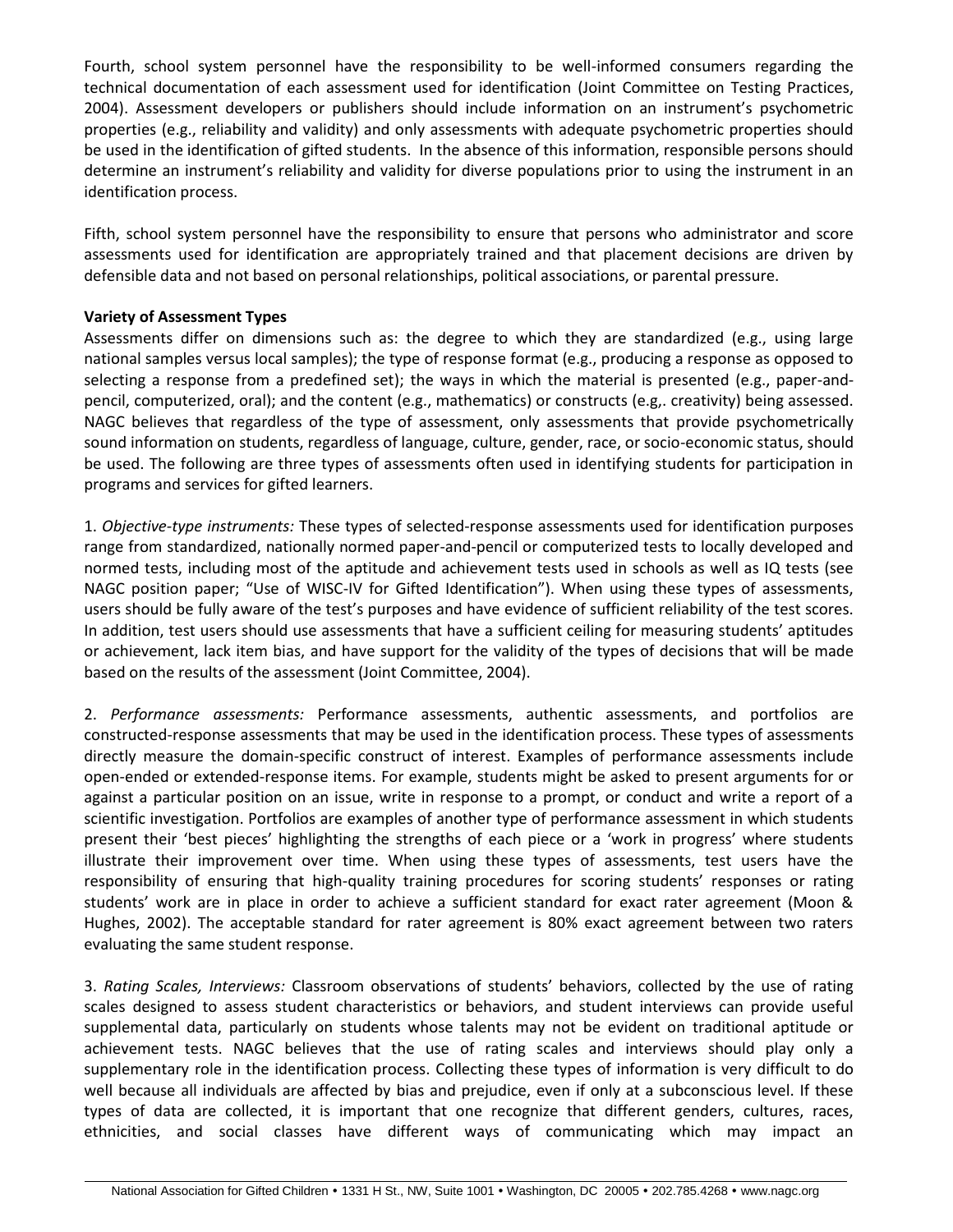observer's/interviewer's perspective on what behaviors constitute giftedness. It is also essential to recognize one's own views and predispositions relative to these differing subgroups of the population. To guard against the introduction of observer/interviewer bias into the identification process, educators should use structured tools with inclusive, but specific and clear, criteria to guide the data collection process (Oosterhof, 2003). Program administrators have the responsibility to ensure that individuals collecting these types of data have sufficient training in both the use of the instrument as well as the manifestation of giftedness in differing subgroups.

### **Implications for Practice**

Program administrators are responsible for ensuring that:

- 1. the identification process and the assessments used are aligned with the program's definition of giftedness;
- 2. the process includes the use of multiple assessments that are combined in a reasoned way that is not biased against any particular subgroup of students (VanTassel-Baska, 2007);
- 3. the types of assessments used have sufficient psychometric evidence supportive of decisions about students' readiness for gifted programming;
- 4. all individuals involved in the assessment process have sufficient training in the administration and use of the assessments;
- 5. they themselves are fully informed about best practices in the field of testing as well as the latest research regarding the identification of gifted students; and
- 6. there is a process in place whereby the identification process is periodically evaluated to ensure it is reflective of best practices in the identification of gifted students.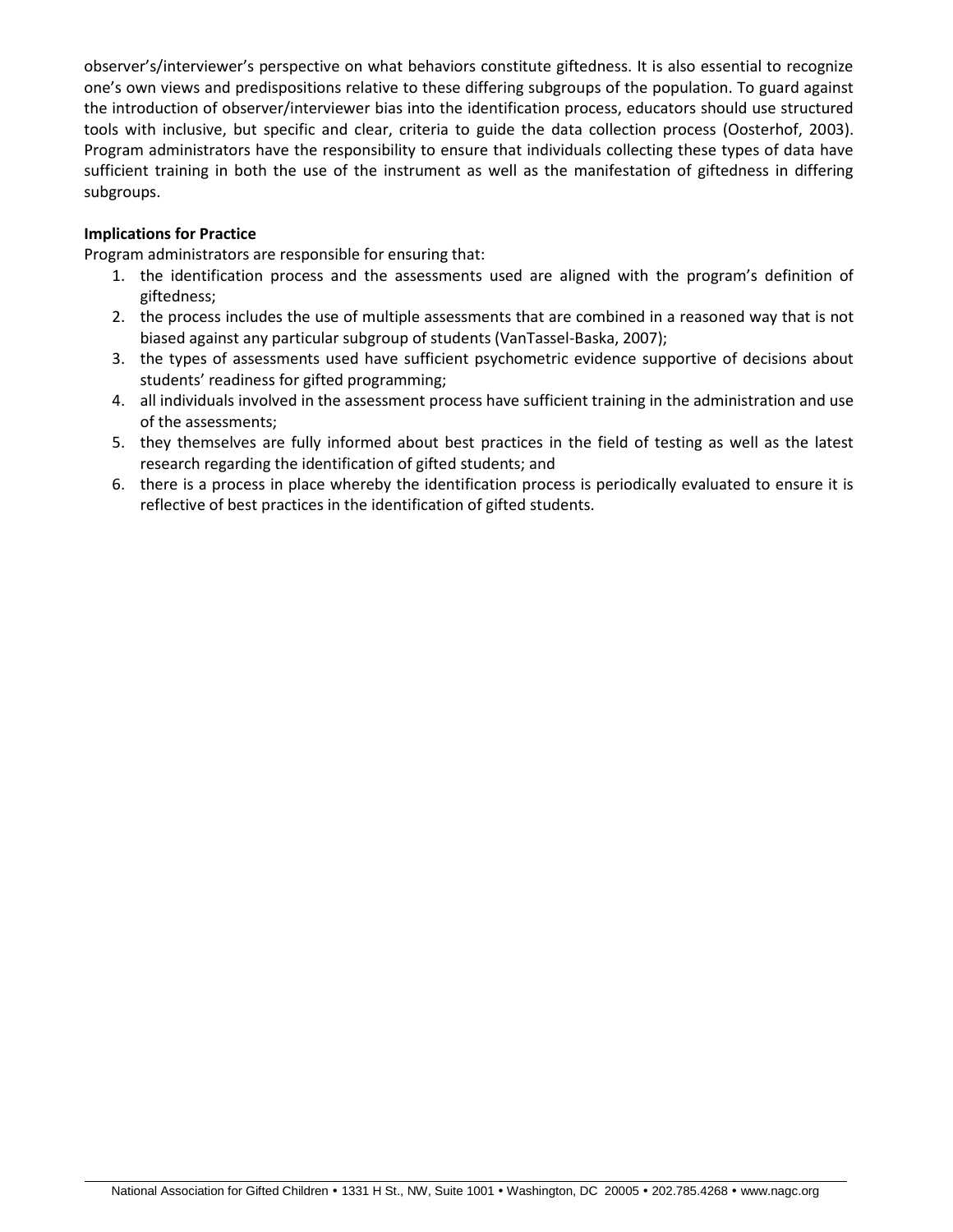#### **Annotated Bibliography**

American Educational Research Association, American Psychological Association, National Council on Measurement in Education. (1999). *Standards for educational and psychological testing.* Washington, DC: American Educational Research Association.

This reference outlines the standards associated with the testing process. The reference provides the criteria for the evaluation of tests, testing practices, and the consequences of using tests and is applicable for those who develop tests; those who select or review tests; those who administer and score tests; and those who use the results from tests for decision-making purposes, among others.

Callahan, C. M., Tomlinson, C. A., & Pizzat, P. M. (Eds.). (1993). *Contexts for promise: Noteworthy practices and innovations in the identification of gifted students.* Charlottesville: National Research Center on the Gifted and Talented, University of Virginia.

This report is based on a National Research Center on the Gifted and Talented study that involved the collection and evaluation of instruments and processes used in identification processes from districts across the nation. The work includes many of the projects that have been funded by the Jacob K. Javits Gifted and Talented Students Education Act.

Feldhusen, J. F., Asher, J. W., & Hoover, S. M. (1984). Problems in the identification of giftedness, talent, or ability. In J. S. Renzulli (Ed.) (2004), *Identification of students for gifted and talented programs (*pp*.* 79-85), Thousand Oaks, CA: Corwin Press.

This article, first appearing in *Gifted Child Quarterly* in 1984, discusses five steps associated with the identification of students for gifted programs: defining of program goals and the types of students to be served; procedures for nomination; procedures for assessment; individual differentiation; and validation of the identification process.

Joint Committee on Testing Practices. (2004). *Code of fair testing practices in education.* Washington, DC: American Psychological Association.

The reference is a collaborative effort among the American Counseling Association, the American Educational Research Association, the American Psychological Association, the American Speech-Language-Hearing Association, the National Association of School Psychologists, the National Association of Test Directors, and the National Council on Measurement in Education. The Code serves as a guide for individuals who are test developers as well as test users and focuses on the (1) development and selection of assessments; (2) administration and scoring of assessments; (3) reporting and interpreting assessment results; and (4) informing of test takers.

Lane, S., & Stone, C. A. (2006). Performance assessment. In R. L. Brennan (Ed.), *Educational Measurement* (4<sup>th</sup> ed.), (pp. 387-432). National Council on Measurement in Education & American Council on Education. Westport, CT: Praeger Publishers.

This chapter provides an overview on the design, use, and validity of performance assessments for large-scale educational testing.

Lohman, D. F. (2005). The role of nonverbal ability tests in identifying academically gifted students: An aptitude perspective. *Gifted Child Quarterly, 49*, 111-138.

This article presents an overview of the different types of nonverbal ability tests, from individually administered to group administered and how selecting students on the basis of these types of